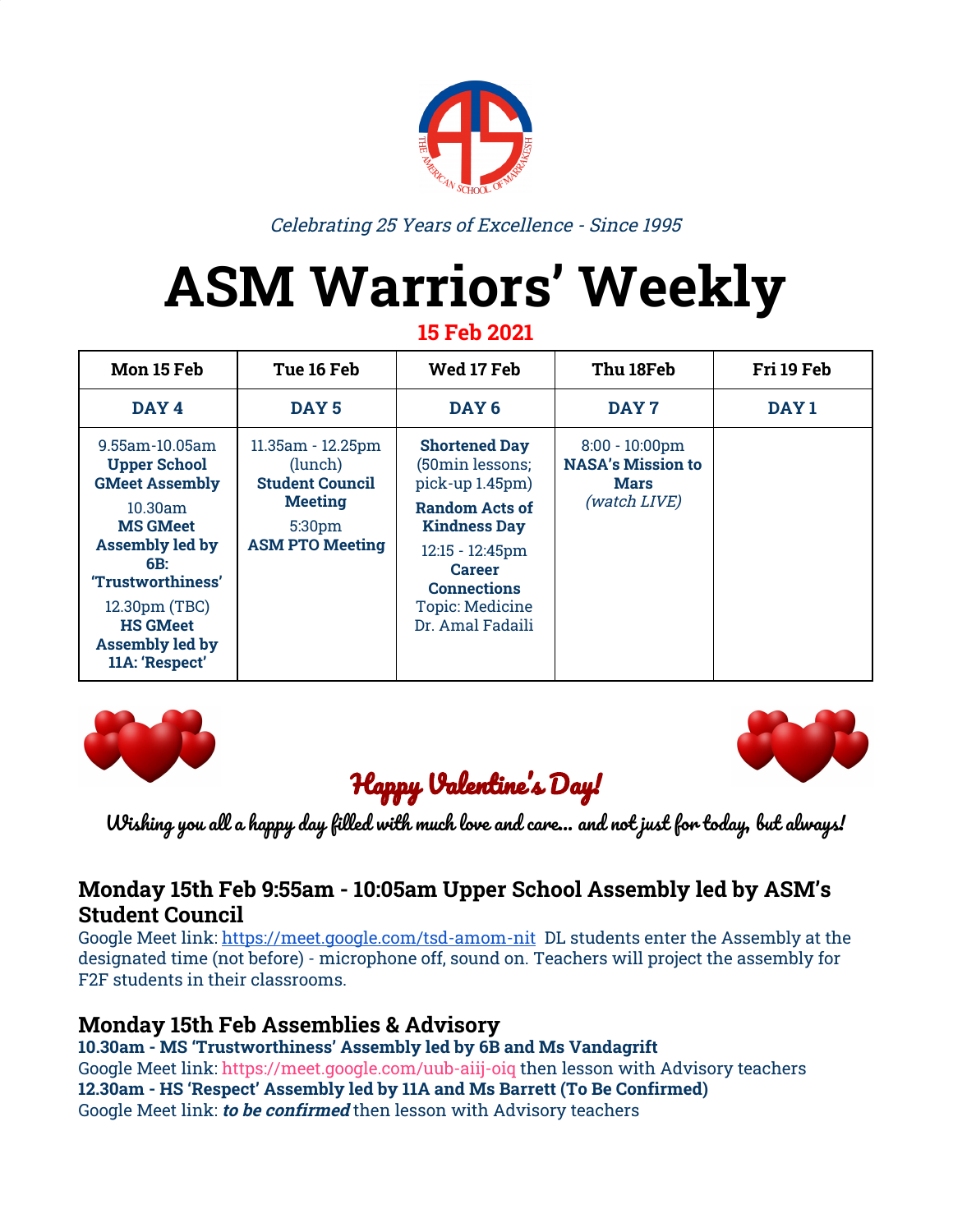#### **Tuesday 16th Feb 11:35am - 12:25pm (lunchtime) Student Council Meeting**

DL Student Council Representatives please join with the following link: [Student](https://meet.google.com/tqs-pozb-yav) Council GMeet

#### **Tuesday 16th Feb 5:30pm ASM PTO Meeting**

Please join with the following link: [meet.google.com/hvc-efhq-wrz](https://asm.us1.list-manage.com/track/click?u=74bb2324d2e0906d1a67beca0&id=4cd8fef677&e=3f4b248481)

#### **Wednesday 17th Feb 12:15 - 12:45pm Career Connections**

Topic: Medicine with Dr Amal Fadaili MD. Dr. Fadaili is a Morocco and US trained physician specializing in Anatomical Pathology. Google Meet Link: [meet.google.com/vzf-ngsz-pjn](https://meet.google.com/vzf-ngsz-pjn)

#### **Thursday Feb 18th 20:00 - 22:00pm NASA's Mission to Mars**

NASA will attempt to land the Perseverance rover on the surface of Mars. Encourage students to watch LIVE using a link found on the following site: <https://mars.nasa.gov/mars2020/timeline/landing/>

#### **Monday 22nd -Friday 26th Feb**

**Spring Break** (NO CLASSES)



- Mon 1st March (9:55 10:05am) **Upper School Assembly**
- Mon 8th March (9:55 10:05am) **Upper School Assembly** Monday/Tuesday 8th/9th March **IBDP Authorization Virtual Visit to ASM**
- Mon 15th March (9:55 10:05am) **Upper School Assembly**
- Tues 16th March (Full Day NO CLASSES) & Wed 17 March (Afternoon NO CLASSES Upper School only) - **Parent Teacher Conferences** Fri 19th March **Midterm Reports** distributed electronically
- Mon 22nd March (9:55 10:05am) **Upper School Assembly** March 22nd - 30th **AP Mock Exams** Wed 24th March **PSAT10 Exam** for all Grade 10 students
- Mon 29th March (9:55 10:05am) **Upper School Assembly** Wed 31st March (12:15 - 12:45pm) **Career Connections** Topic: Public Office & Government with Yousra Benchekroun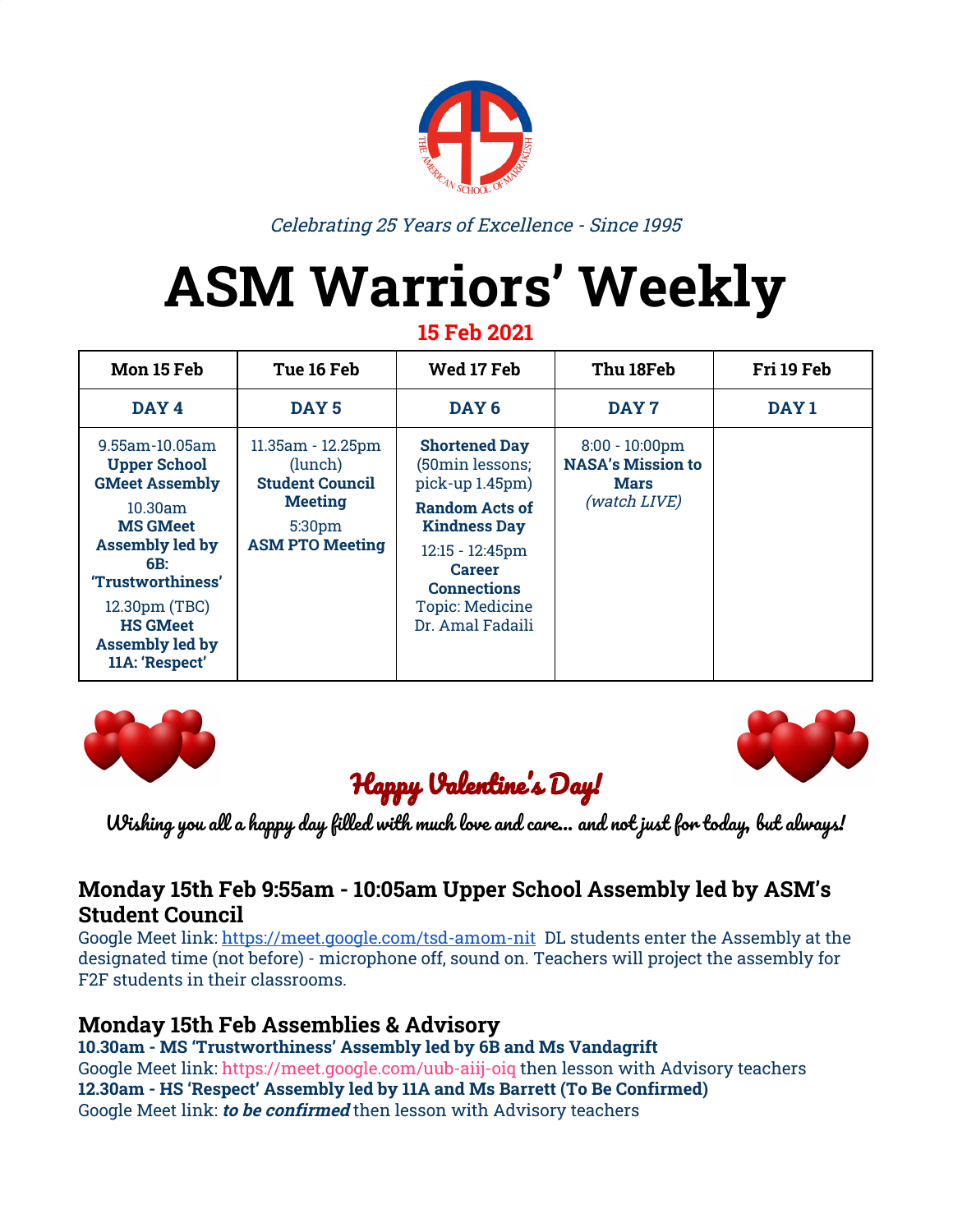



# Random Acts Of Kindness Week

Article by Diane Soulan (Grade 10)

Kindness is the wonderful quality of being friendly, generous and considerate. Kindness involves the willingness to celebrate and give attention to someone else which requires strength. Kindness betters the lives of others through genuine acts of love, compassion, generosity and service. It allows us to form strong bonds and relationships with others. Kindness gives hope to humanity as life seems brighter.

Here are some random acts of kindness:

- Be kind to your server; leave a generous tip
- Text someone good morning or good night
- Make an effort to learn something new about others
- Compliment your friends and family
- Ask an elder about their past
- Pick up trash

Make sure to be kind to yourself too:

- Go on a walk
- Learn something new and fun
- Get a massage
- Go on a picnic

This week is random acts of kindness week. Here are things you can do each day of the week to fill your life with kindness.

- 1. **? bXbYgg >Uf.** Everytime you witness an act of kindness, write it down and put it into an empty jar. Collect memories, observations and unexpected surprises of kindness! Reflect whenever you want, and make 2021 a year filled with kindness.
- 2. *C Y* **BcHY.** First, write a beautiful letter to someone who has changed your life for the better. Self love is extremely important so write a letter to yourself, describing all your strengths, skills, values, behaviors and actions that make you who you are so that you can read it when you need to hear those words.
- 3. **6 Ygg]b[ 6 U g.** Gather items to create a blessing bag for those in need. You may include socks, tissues, chapstick, food cans, toothbrush, etc…
- 1. **? JbXbYgg K cf\_g\ YYh** Incorporate kindness into your daily routine by using this [worksheet](https://assets.randomactsofkindness.org/downloads/rakday/make_kindness_the_norm_worksheet.pdf). List five day-to-day activities you do and write a way you can do the same activity, but with an added element of kindness.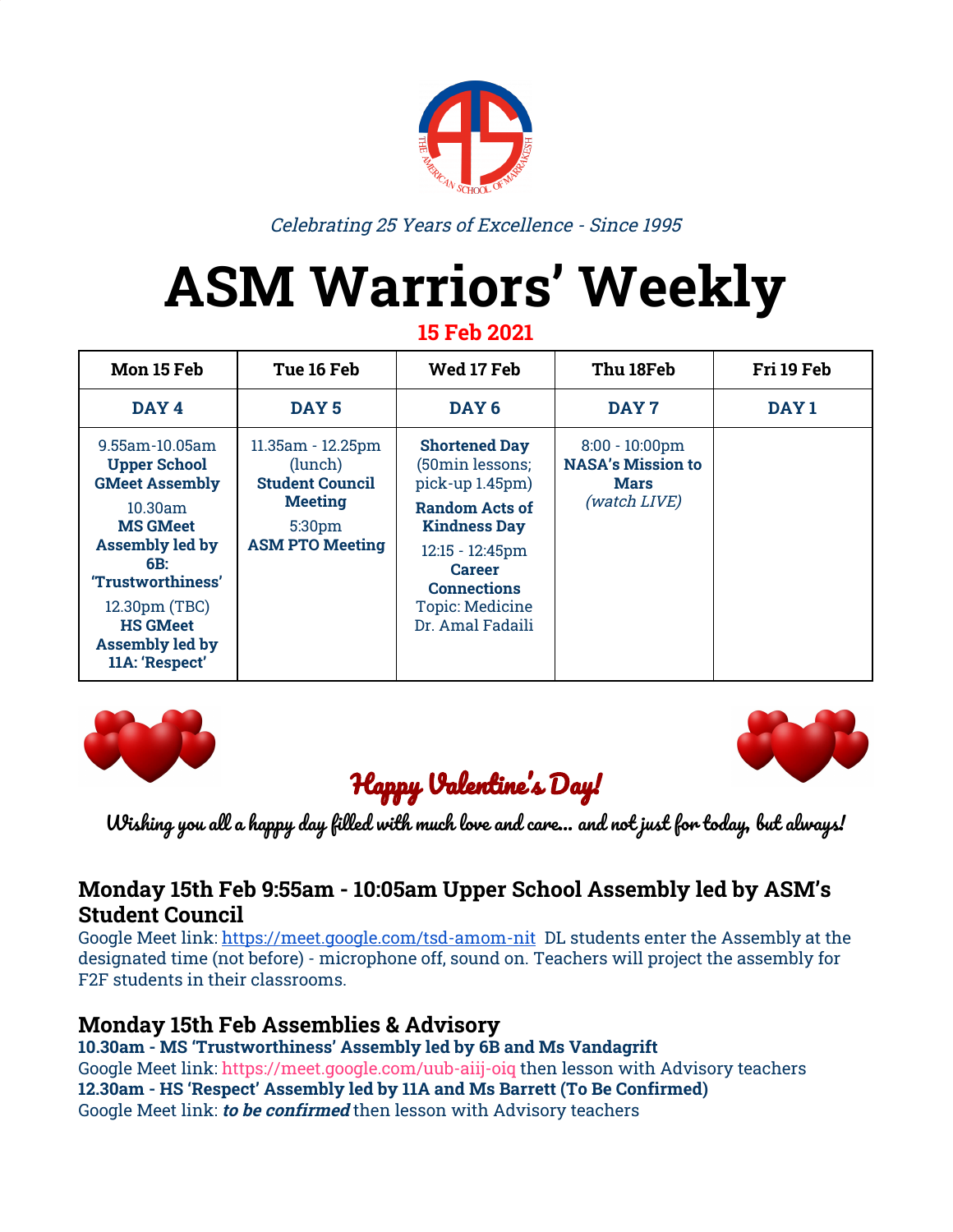#### **2020 MIssion: Perseverance Rover**

**Article by: Aahd Arnous (Grade 10)**

#### **Perseverance: The ancient search of life on Mars**

As you may know, Mars is the closest planet that we can reach to with robotic exploration. The perseverance rover was launched July 2020 to land on Jezero Crater. The landing is scheduled to happen Thursday February 18th. Jezero Crater is a very interesting place, as it is a crater that once held a lake but there seem to be various other craters that once held lakes. This crater seemed unique because it had an inflow channel and an outflow channel which means that it had water.

The purpose of the Perseverance mission was to investigate astrobiology on Mars in particular so that we are able to address the question of whether life ever existed on Mars. The perseverance rover starts with a design that is very similar to the curiosity rover, the only difference is that a whole new set of science instruments were added to it. This set of instruments were selected in order to help in search of bio signatures. The upgrade that this rover has over the curiosity rover is that it is able to self drive for a distance of 200 meters per day and as it is driving, it is building the map of the road on mars.

So essentially what Perseverance rover 2020 is going to do is drill samples, put them in small tubes, seal it in its own individual tube, and then send them hoping they will get to earth by 2031.

There are several ways that the mission helps pave the way for future human expeditions to Mars and demonstrates technologies that may be used in those endeavors. These include testing a method for producing oxygen from the Martian atmosphere, identifying other resources (such as subsurface water), improving landing techniques, and characterizing weather, dust, and other potential environmental conditions that could affect future astronauts living and working on Mars.

**Thursday Feb 18th 20:00 - 22:00pm** NASA's Mission to Mars NASA will attempt to land the Perseverance rover on the surface of Mars. You can watch LIVE using a link found on the following site... <https://mars.nasa.gov/mars2020/timeline/landing/>



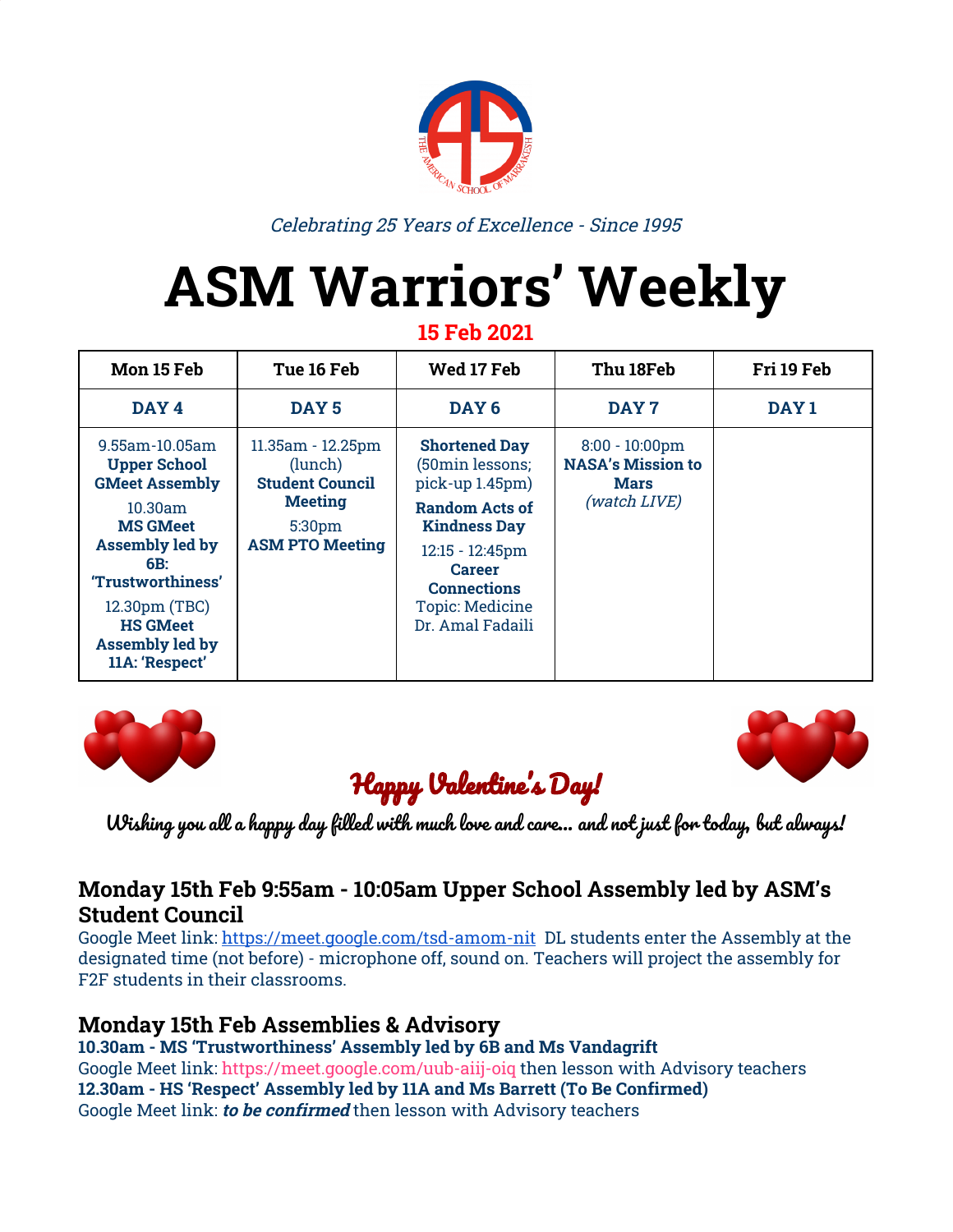

Article by Jessica Abou Zbib (Grade 10)

## **Introduction**

- Next week (Feb 22nd Feb 26th) there will be a one week break, have you thought about what you want to do? Did you set goals for yourself? Have you considered what you want to do?
- *● ["Our goals can only be reached through a vehicle of a plan](https://www.success.com/article/10-steps-to-achieve-any-goal), in which we must fervently believe, and upon which we must vigorously act. There is no other route to success." —Pablo Picasso*

# **Have you thought about this?**

- As an individual, you can accomplish several things in the upcoming break. Some of you may want to work on your APs, you may want to learn a new sport, or even a new language or musical instrument.
	- Write it down: What do I want to accomplish this break?
	- What steps should I take to do that?
	- Make sure you do something that you enjoy. Go out with friends! Watch a movie! Read something you enjoy! Maybe even practice a new skill!

○ You can do a lot in a week!

## **Importance of Sports**

- All ASM students should be thinking about doing something active this break. Some ideas are going out for a walk/run… plan to work out 30 minutes three times a week.
	- Your actions all depend on your thoughts!
	- Sports help control diabetes, manage weight, enhance blood circulation, and manage levels of stress.
	- Recommendations to learn more about the importance of sport:
		- Article:[https://www.nordangliaeducation.com/article/2020/5/1/the-import](https://www.nordangliaeducation.com/article/2020/5/1/the-importance-of-sports-in-education) [ance-of-sports-in-education](https://www.nordangliaeducation.com/article/2020/5/1/the-importance-of-sports-in-education)
		- Video: <https://www.youtube.com/watch?v=orVIPr25ivo>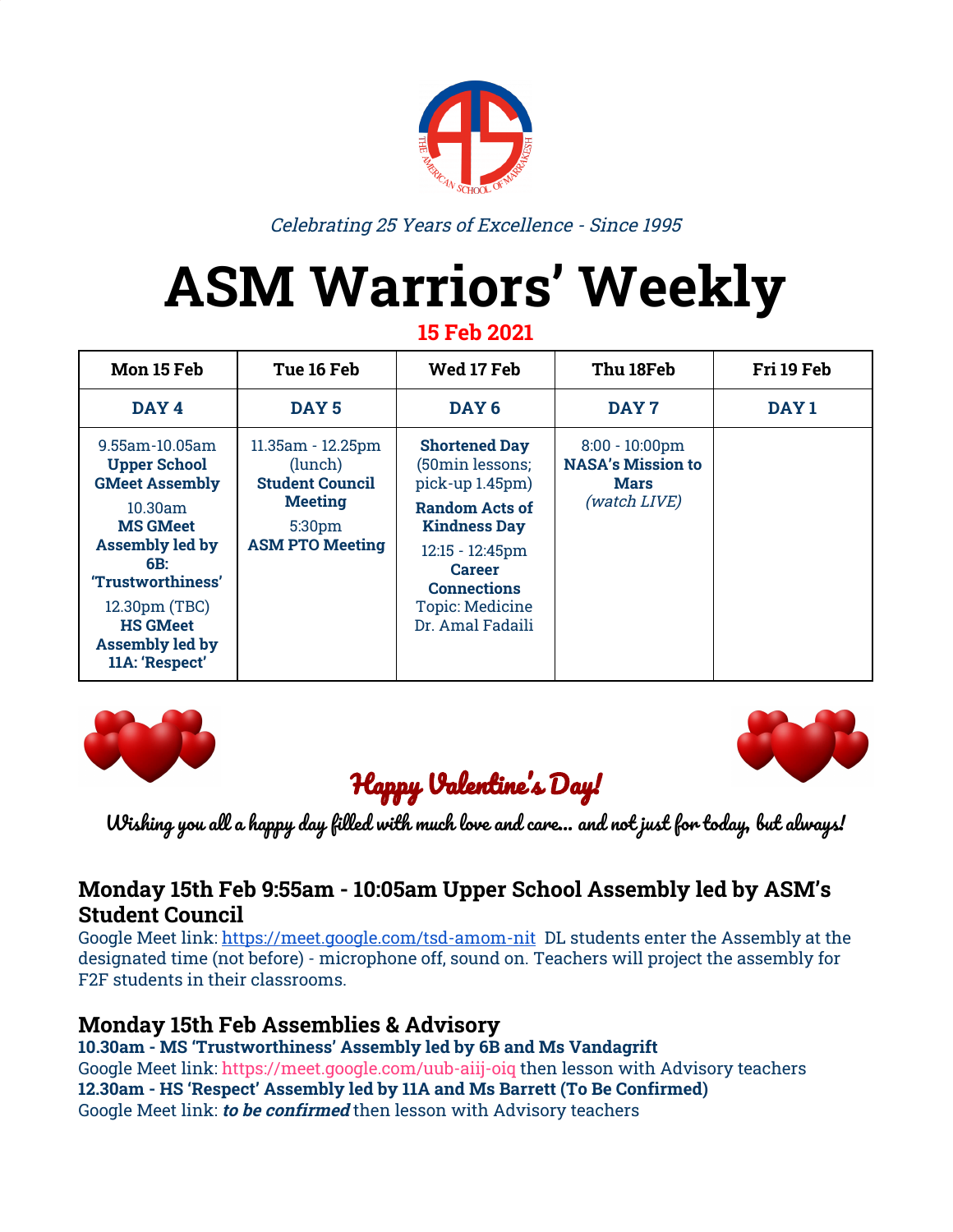# **Photo Memories**

Valentine's Cookies from ASM's PTO!